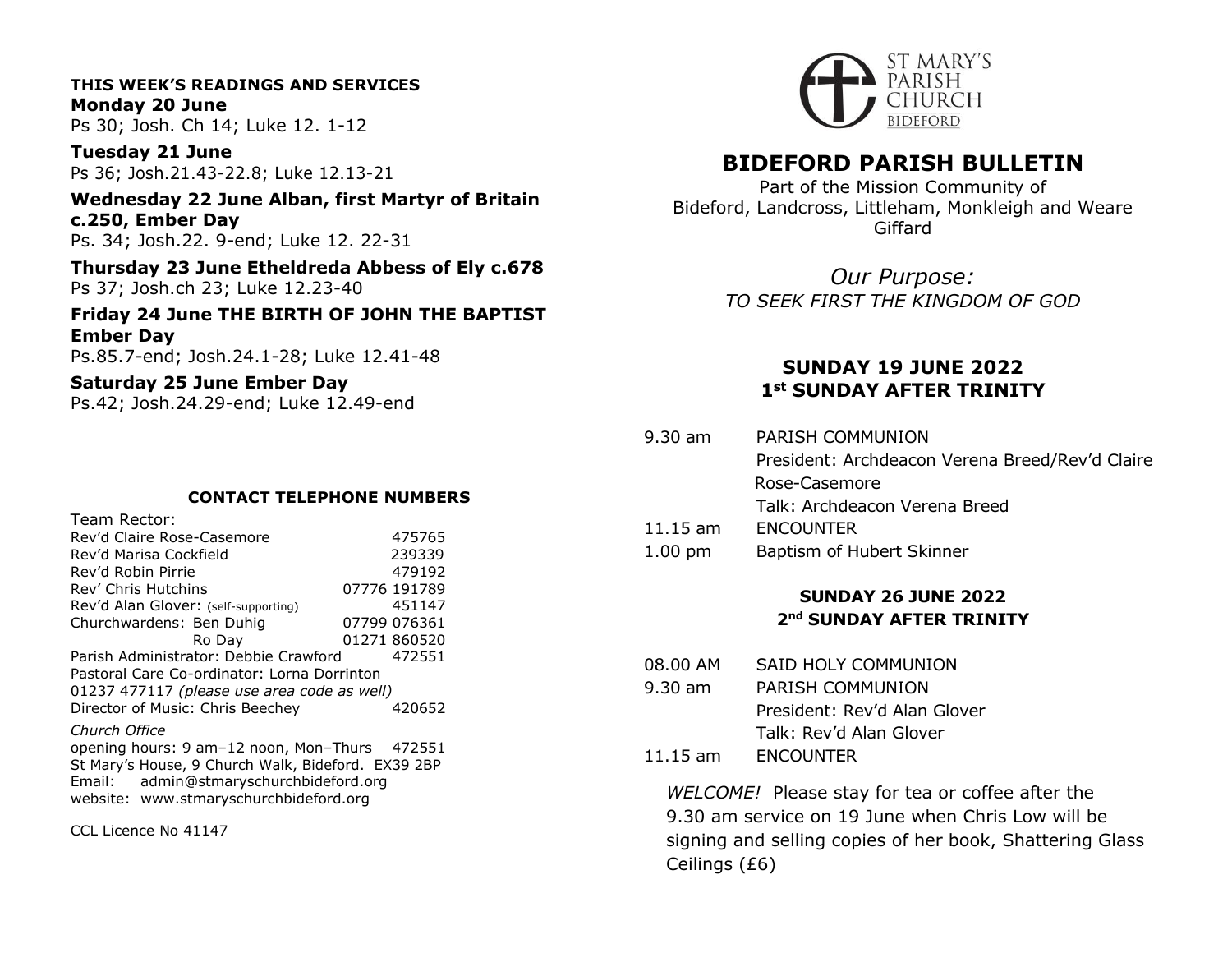#### **Dates of Events and Meetings**

| Mon 20        | 9.00 am Holy Dusters                             |
|---------------|--------------------------------------------------|
| Tues 21       | 10.30 am Holy Communion                          |
|               | 2.30 pm Reflections                              |
| Wed 22        | 9.30 am Music Makers (book through office)       |
| Thurs 23      | 1.00 pm Lunchtime Concert with Michael Hodgson   |
| Fri 24        | 11am Friday Diner                                |
|               | 6.00pm Choir Practice                            |
| Sat 25        | 8.00am Morning Prayer                            |
|               | 1.00 pm Wedding of Joshua Hawkes and Vicki Lamey |
| <b>Sun 26</b> | 8 am Holy Communion                              |
|               | 9.30 am Parish Communion                         |
|               | 11.15 am Encounter                               |
|               | 2-4 pm Friends of St Mary's Summer Fete          |
|               | 5 pm Confirmation Service at Parkham Church      |

#### **Lunchtime Concert – Thursday 23 June at 1 pm.**

The next Concert will be with Michael Hodgson on Thursday, 23 June from 1-1.50 pm with a retiring collection.

#### **Friends of St Mary's Summer Fete – Sunday 26 June, 2-4 pm at Church**

Come and have fun and support St Mary's Church. There will be a cake stall, tombola, produce and much more. If anyone has any tombola prizes, there will be a yellow box for them at the back of church. Also, if you have a game or activity and are able to man it, please see Nadine, Ro or Claire. We would love you to come and join the team.

#### **MESSY CHURCH ON WEDNESDAY, 29 JUNE 3.30-5 PM**

There will be crafts, games, a Bible story, song and prayer, finishing with tea.

The cost is £2.50 per child, up to a maximum cost of £6 per family. If you would like to book places for your children up to age 11, please contact the Church office by 12 noon on Tuesday 22 June, telephone 472551 or email [admin@stmaryschurchbideford.org](mailto:admin@stmaryschurchbideford.org) as places are limited.

#### **ISOBEL GREEN'S FUNERAL**

Following the very sad news of Isobel Green passing away this week, we now have a date for her funeral. It will be at the Crematorium on Monday, 4 July at 11 am, followed by refreshments back at St Mary's Church at 12 noon. Everyone is warmly invited to attend.

#### **TRY PRAYING**

Following the recent Try Praying initiative, it would be lovely to hear any feedback from anyone who tried it. Please can you send any feedback you may have to Church office.

### **REQUEST FOR GARDENER & CLEANER**

Do you know of anyone who could offer gardening and cleaning services? If so, please speak to Rev'd Claire.

#### **SUNDAY, 19 JUNE 1st SUNDAY AFTER TRINITY SUNDAY THE FIRST READING Galatians 3: 23-29**

Now before faith came, we were imprisoned and guarded under the law until faith would be revealed. Therefore the law was our disciplinarian until Christ came, so that we might be justified by faith. But now that faith has come, we are no longer subject to a disciplinarian, for in Christ Jesus you are all children of God through faith. As many of you as were baptized into Christ have clothed yourselves with Christ. There is no longer Jew or Greek, there is no longer slave or free, there is no longer male and female; for all of you are one in Christ Jesus. And if you belong to Christ, then you are Abraham's offspring, heirs according to the promise.

## **GOSPEL READING**

#### **Luke 8.26-39**

They sailed to the region of the Gerasenes, which is across the lake from Galilee. When Jesus stepped ashore, he was met by a demon possessed man from the town. For a long time this man had not worn clothes or lived in a house, but had lived in the tombs. When he saw Jesus, he cried out and fell at his feet, shouting at the top of his voice, "What do you want with me, Jesus, Son of the Most High God. I beg you, don't torture me!" For Jesus had commanded the impure spirit to come out of the man. Many times it had seized him, and though he was chained hand and foot and kept under guard, he had broken his chains and had been driven by the demon into solitary place. Jesus asked him, "What is your name?" "Legion," he replied, because many demons had gone into him. And they begged Jesus repeatedly not to order them to go into the Abyss. A large herd of pigs was feeding there on the hillside. The demons begged Jesus to let them go into the pigs, and he gave them permission. When the demons came out of the man, they went into the pigs, and the herd rushed down the steep bank in the lake and was drowned. When those tending the pigs saw what had happened, they ran off and reported this in the town and countryside, and the people went out to see what had happened. When they came to Jesus, they found the man from who the demons had gone out, sitting at Jesus' feet, dressed and in his right mind and they were afraid. Those who had seen it told the people how the demonpossessed man had been cured. Then all the people of the region of the Gerasenes asked Jesus to leave them because they were overcome with fear. So he got into the boat and left. The man from whom the demons had gone out begged to go with him, but Jesus sent him away, saying, "Return home and tell how much God has done for you." So the man went away and told all over town how much Jesus had done for him.